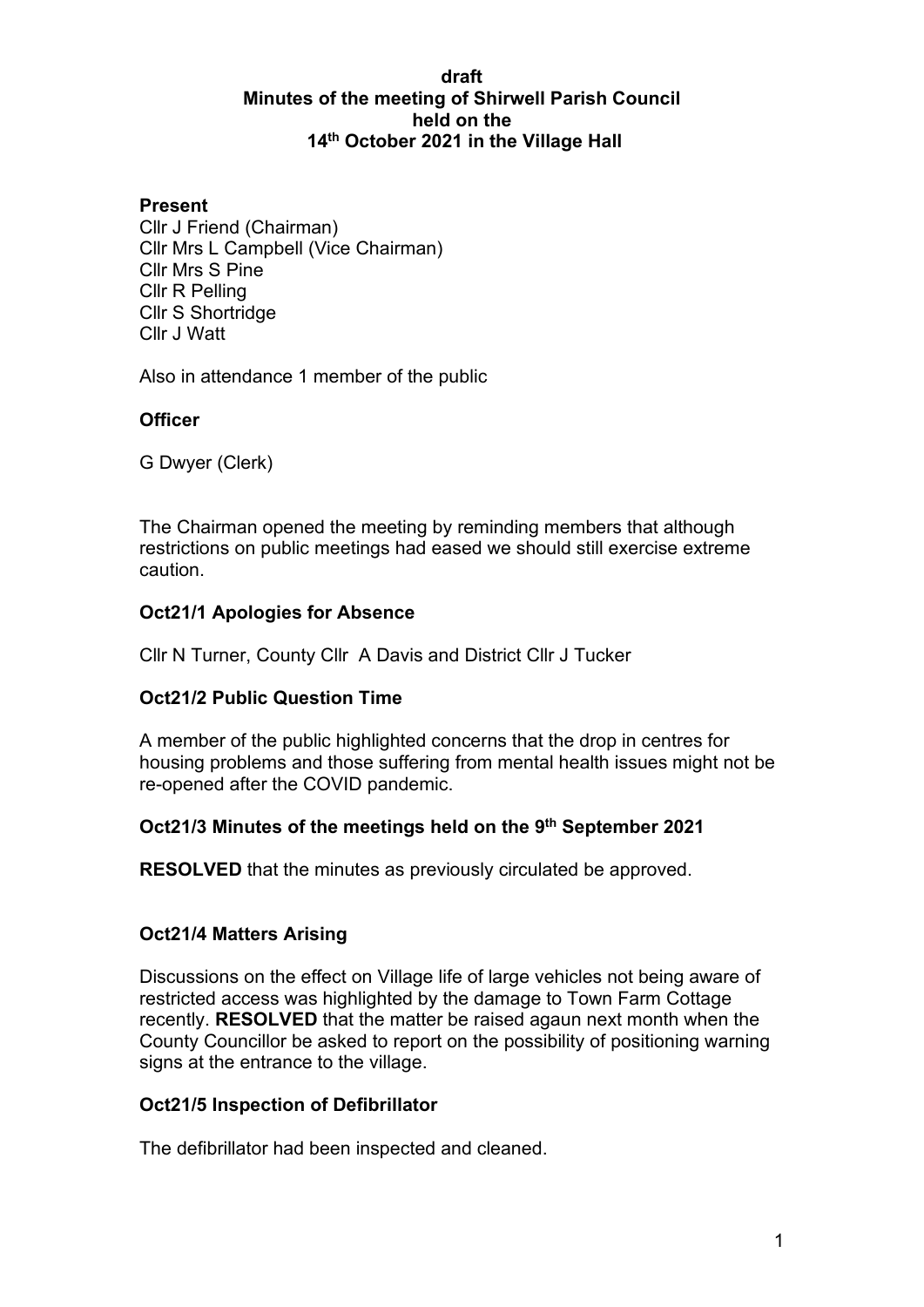# **Oct21/6 Cheques for Payment**

Payment for the Clerk's salary (£125.00), contribution towards a document shredder (£16.25) and Kameleon for website maintenance (£75.24) were approved and signed at the meeting.

### **Oct21/7 Report of the County Councillor**

County Councillor Mrs Davis apologised for her non-attendance but had forwarded her report, a copy of which is attached to these minutes.

### **Oct21/8 Questions to the County Councillor**

Discussions were held regarding property damage caused by oversize vehicles (See agenda item 4) To be discussed in November when hopefully the County Councillor would be present.

### **Oct21/9 Report of the District Councillor**

Councillor Tucker had apologised for his non-attendance.

### **Oct21/10 Questions to the District Councillor.**

There were none

#### **Oct21/1 Correspondence**

The following correspondence had been circulated to Councillors

- DALC newsletters
- Local Business bulletins
- NDC Weekly information sheet
- Rural Bulleting
- Local newsletter
- Correspondence regarding damage to Town farm Cottage Shirwell

#### **Oct21/12 Planning Applications**

There were none

#### **Oct21/13 Planning Decisions**

There were none

#### **Oct21/14 Registration of footpaths following grant payments**

Discussions were held regarding the seeming ignoring of woodland access requirements attached to grants. A member of the public had been advised by the owner that walking in Coxleigh Barton was not allowed due to issues relating to equestrian use and commercial shooting. After a lengthy discussion, when a new potential application for grant for a new woodland proposal at Coxleigh Barton was noted it was **RESOLVED** that a letter be sent to the County Council Footpath Officer and other interested parties, including the Ramblers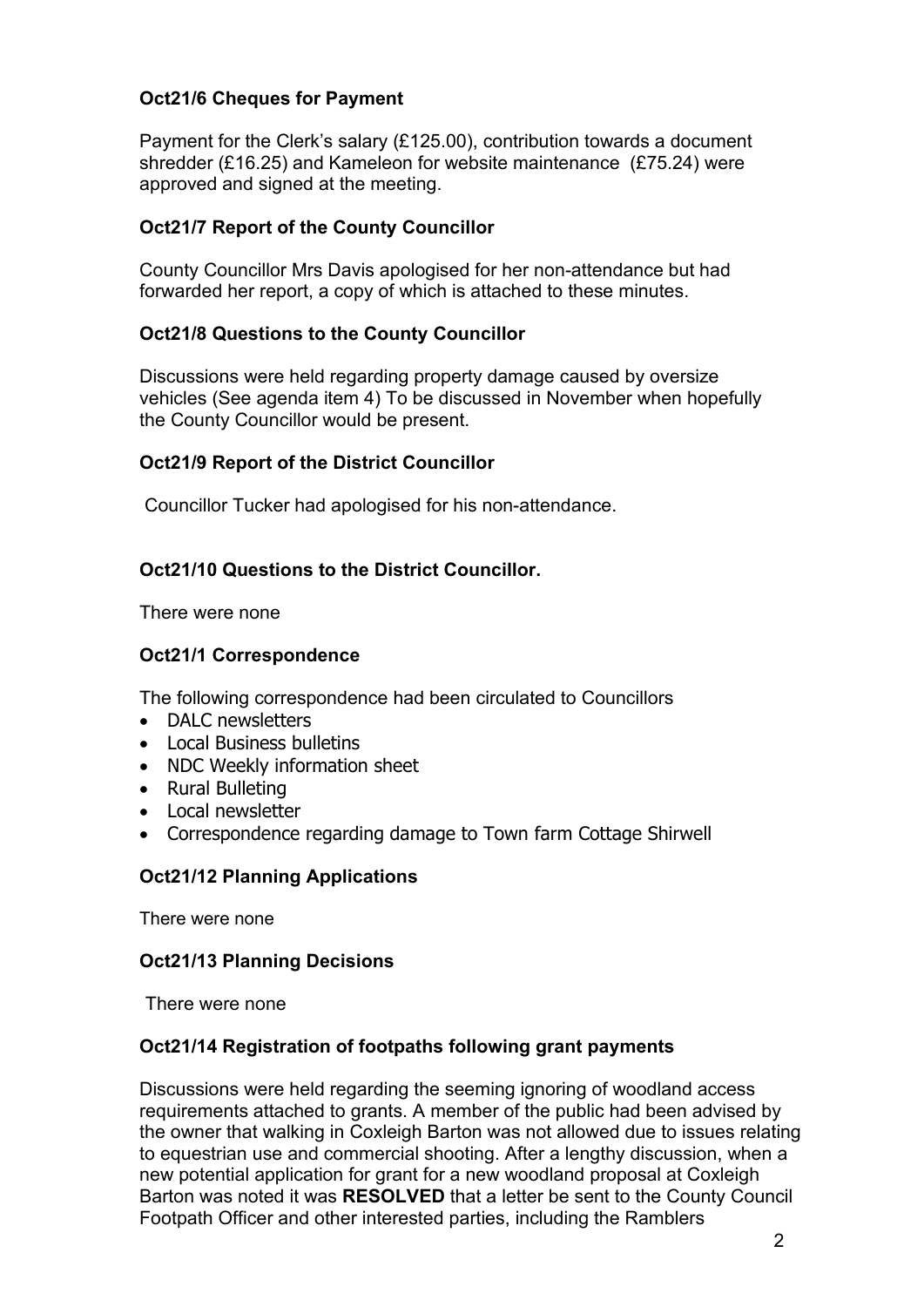Association highlighting existing problem and seeking advice and help in enforcing the grant requirements for previously awarded grants. It was further **RESOLVED** to pass no comment on the latest application through the Forestry Commission's Woodland Creation Planning Grant until the situation on abiding by conditions for previous grants was made clearer.

## **Oct21/15 Reports from Councillors**

There were none.

# **Oct21/16Clerks Report**

The Clerk had nothing to report

### **Oct21/17 Public Questions regarding business on this agenda**

Referring back to agenda item 14 a member of the public highlighted a successful joint woodland creation scheme in South Devon.

### **Oct21/18 Urgent Business**

There was none.

The meeting closed at 7.45

Chairman:……………………………………… Dated:…………………..

# **Shirwell Parish Council County Councillors report October 2021**

#### **Queens Green Canopy.**

To mark Her Majesty's Platinum Jubilee in 2022 this project invites people from across the United Kingdom to "Plant a Tree for the Jubilee". Everyone from individuals to Scout and Girlguiding groups, villages, cities, counties, schools and corporates will be encouraged to play their part to enhance our environment by planting trees during the official planting season between October to March. Tree planting will commence again in October 2022, through to the end of the Jubilee year.

With a focus on planting sustainably, the QGC will encourage planting of trees to create a legacy in honour of The Queen's leadership of the Nation, which will benefit future generations.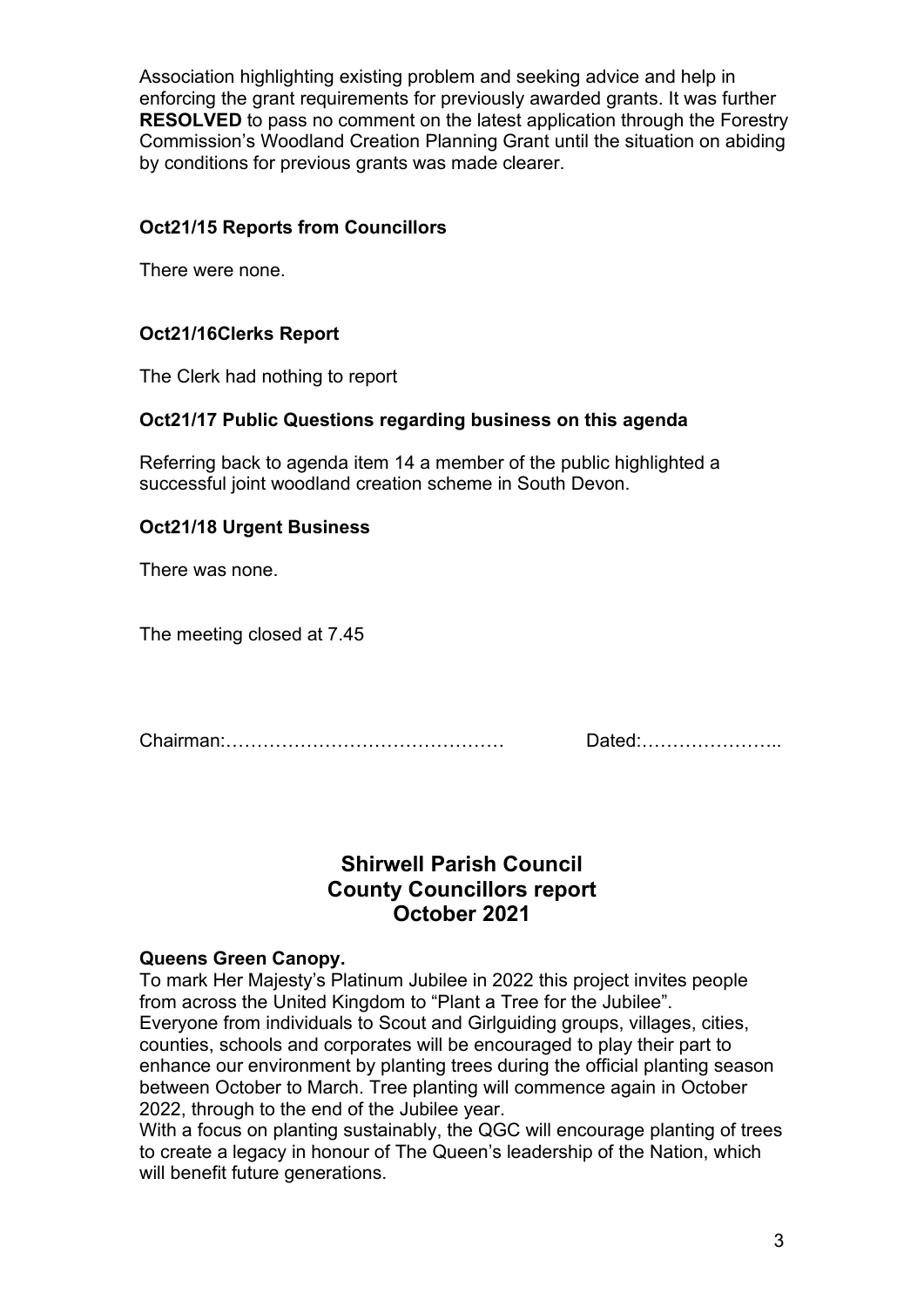### **[Communities and Groups - The Queen's Green Canopy](https://queensgreencanopy.org/get-involved/communities-and-groups/)  [\(queensgreencanopy.org\)](https://queensgreencanopy.org/get-involved/communities-and-groups/)**

**So far there is one tree in North Devon! It would be great to see Kentisbury on the map.**

**If the parish council or any other community group are interested I am happy to help fund this.**

### **Highway engagement with Parish councils.**

The Parish Council will shortly receive a letter regarding "Doing What Matters" and how planning highway maintenance links with this important project. DCC will pilot a new way of working. The aim is to understand the routes within the parish which residents/visitors feel are the most important and gain more valuable local knowledge within the Highway team.

Currently DCC use technical data from specialised vehicles which travel along the network of roads and scan them for defects/weaknesses. Local knowledge from Parish Councils and other road users also feeds into this and would like the parish council to have an input into what you consider to be the priority routes within the parish together with any known issue such as drainage.

I will be sending out a map of the parish and will be asking ask that you identify the top 2 priority routes within the parish and any locations of known drainage issues that you would like to be investigated/considered. In identifying your routes it would be good if you could consider the following points:

• What routes you think are most used and important to your residents/visitors

- What problems you are aware of on the road/footway
- Which roads/footways you feel need to be maintained within the Parish in priority order
- If you are aware of any drainage problems
- Special events/dates when we should avoid undertaking works
- Issues which people raise with you in relation to highway maintenance

There will be other highways issues that you would like us to consider such as speeding, vegetation and signs but at present we would like the parish to focus on the maintenance of the roads within the parish.

This is just a 'heads up' to what will be coming to you and gives you some time to think about the routes which are your top 2 priority routes.

#### **Funding available for organisations to support self-isolating residents**

Devon County Council is launching a new fund to help community organisations provide practical, social and emotional support to Devon residents self-isolating due to COVID-19.

The grants of up to £5,000 for small projects and £20,000 for larger projects can be used to help those self-isolating with any caring responsibilities; accessing food and other supplies; practical tasks such as dog walking; and mental health and wellbeing support to address things like loneliness and boredom.

Groups can also use the money to improve their community's awareness and understanding of the government's self-isolation rules, including when you